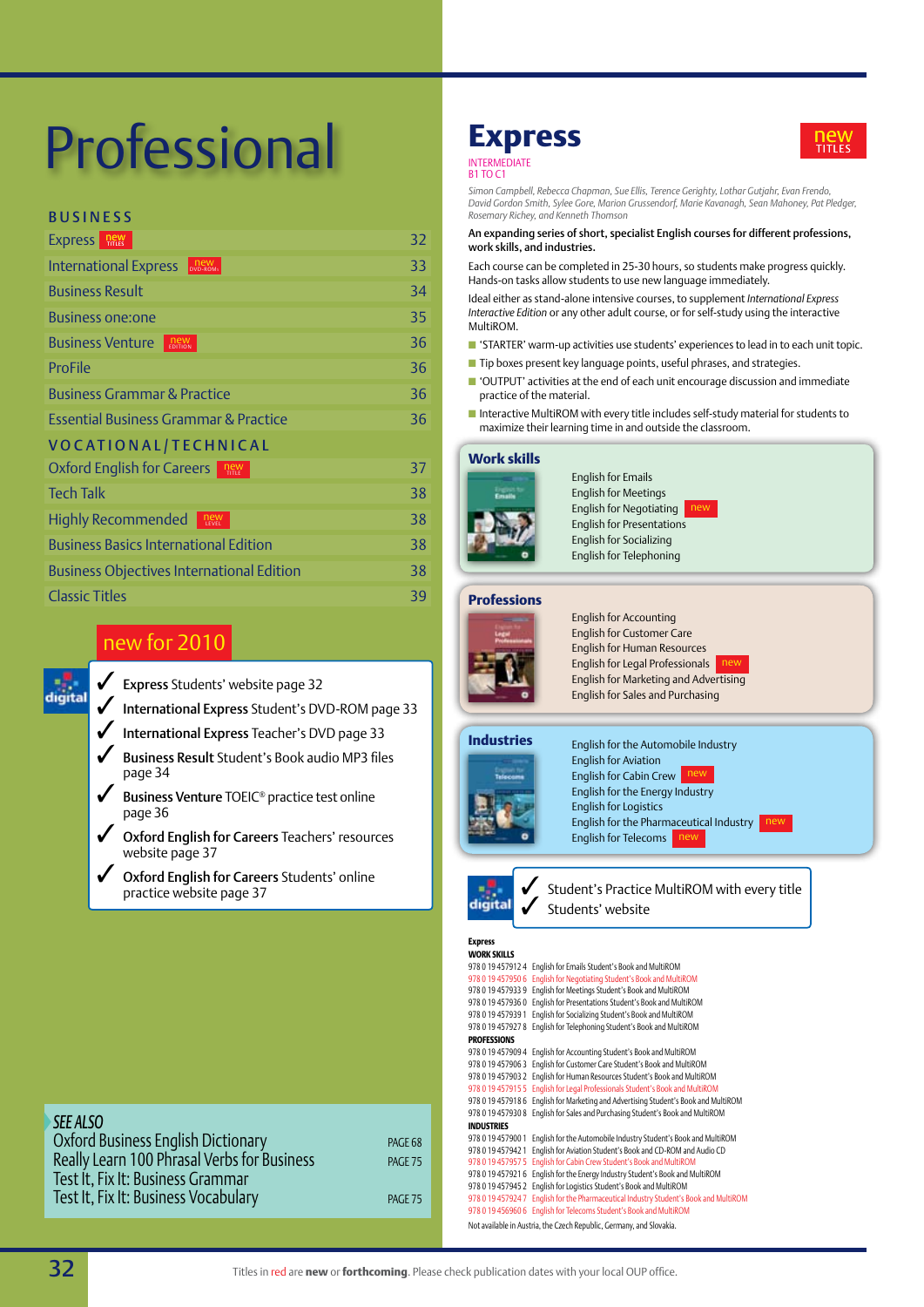

## **NOW WITH VIDEO**

## **International Express**

## ELEMENTARY TO UPPER-INTERMEDIAT<br>A2 TO B2

### *Liz Taylor, Alastair Lane, Keith Harding, and Adrian Wallwork*

*International Express* has a proven formula that combines general English with business situations, giving students the functional English they need to work, travel, and socialize.

### *International Express* **– now with video!**

*International Express* comes with a DVD-ROM which gives students self-study material they can personalize, including an interactive wordbank, and dictation and language practice activities. The DVD-ROM also features video clips which link directly with the Student's Books' topics.

- $\blacksquare$  Lifestyle topics and international contexts reflect the real needs and interests of working adults.
- 'Focus on Functions' sections helps learners to communicate confidently in work-related situations.
- $\blacksquare$  Regular review units and self-study options in the Workbook, Student's Audio CD, DVD-ROM, and handy Pocket Book.
- Extra photocopiable resources in the Teacher's Resource Book.
- $\blacksquare$  Video clips with footage from around the world show professional English being used in a global context.



Electronic versions of Student's Book texts help students with revision and recycling, and with the interactive wordbank students can:

- Build their understanding of vocabulary it shows word types, word stress, definitions, example sentences, and related words.
- $\blacksquare$  Hear how words are pronounced.
- **n** Create personalized testing activities.



## **International Express Video Clips**

The *International Express* Student's Book Pack and Teacher's Resource Book Pack are now available with video material on DVD.

- $\blacksquare$  Topic-related video report per unit in all levels.
- DVD-ROM with interactive practice with every Student's Book Pack.
- **n** Teacher's Resource Book Pack includes a classroom DVD with worksheets.



3 DVD-ROM with Student's Book Pack

- 3 Personal Audio with Workbook
- 3 Teacher's Resource Book with DVD
- Teachers' website

#### **International Express, Interactive Edition** Elementary

978 0 19 459736 4 Student's Pack (Student's Book, Pocket Book, DVD-ROM 978 0 19 456813 5 Workbook + Student's Audio CD 978 0 19 456806 7 Teacher's Resource Book 978 0 19 459740 1 Teacher's Resource Book with DVD 978 0 19 456804 3 Class Audio CD Pre-Intermediate 978 0 19 459738 8 Student's Pack (Student's Book, Pocket Book, DVD-ROM) 978 0 19 457498 3 Workbook + Student's Audio CD 978 0 19 457477 8 Teacher's Resource Book 978 0 19 459741 8 Teacher's Resource Book with DVD 978 0 19 457481 5 Class Audio CD

### Intermediate

|                           | 978 0 19 459737 1 Student's Pack (Student's Book, Pocket                   |  |  |
|---------------------------|----------------------------------------------------------------------------|--|--|
|                           | Book, DVD-ROM)                                                             |  |  |
|                           | 978 0 19 457497 6 Workbook + Student's Audio CD                            |  |  |
|                           | 978 0 19 457485 3 Teacher's Resource Book                                  |  |  |
|                           | 978 0 19 459742 5 Teacher's Resource Book with DVD                         |  |  |
|                           | 978 0 19 457489 1 Class Audio CDs (2)                                      |  |  |
| <b>UPPER-INTERMEDIATE</b> |                                                                            |  |  |
|                           | 978 0 19 459739 5 Student's Pack (Student's Book, Pocket<br>Book, DVD-ROM) |  |  |
|                           | 978 0 19 457496 9 Workbook + Student's Audio CD                            |  |  |
|                           | 978 0 19 455508 1 Teacher's Resource Book                                  |  |  |
|                           | 978 0 19 459743 2 Teacher's Resource Book with DVD                         |  |  |
|                           | 978 0 19 455506 7 Class Audio CDs (2)                                      |  |  |
|                           |                                                                            |  |  |

**SEE ALSO BEC Practice Tests PAGE 42**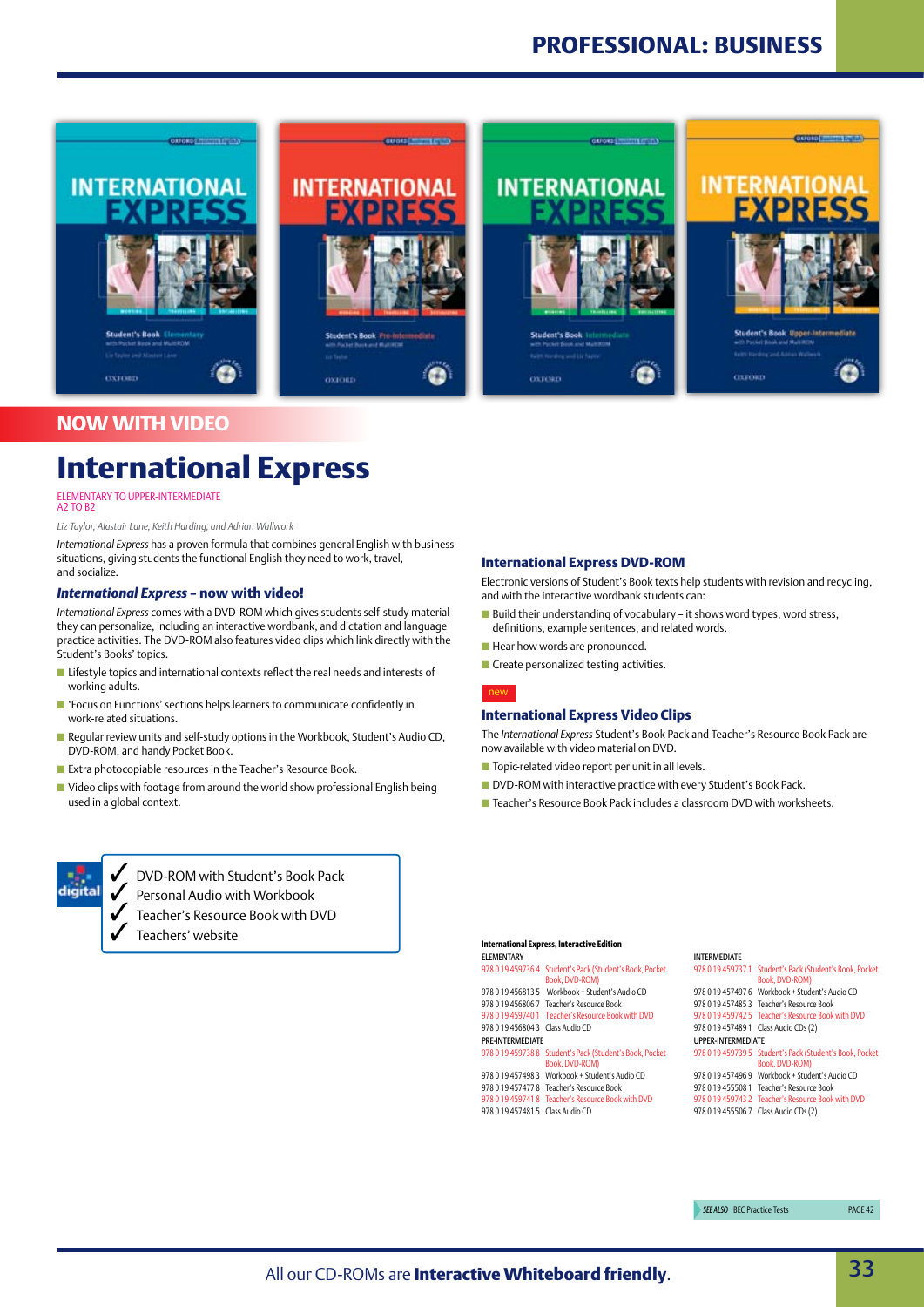## **Professional: Business**



## **Business Result**

## elementary to advanced a1 To c1

*Kate Baade, Michael Duckworth , David Grant, Christopher Holloway, Jane Hudson, John Hughes, Jon Naunton, Jim Scrivener, and Rebecca Turner* 

## Business English you can take to work *today*.

With a highly communicative syllabus and interactive multimedia support materials, plus expert tips and advice from one of the world's leading business schools, *Business Result* helps learners develop the skills they need, quickly and effectively.

- $\blacksquare$  Communicative syllabus provides pick-up-and-use business skills.
- $\blacksquare$  Real-world case studies deliver authentic insights into key business issues.
- The Expert View from Cranfield School of Management offers authoritative business commentary on every case study.
- Interactive Workbook on CD-ROM included with every Student's Book – gives students a complete self-study resource.
- Teacher Training DVD with every Teacher's Book offers extra support – see page 35.









Seing speech a suggestion mex parties

# Mezert

**BE FALL** 

m

- the state of the state of .<br>1. What solution do theal part of the conference call and anyway question of the solution do they come up with? Company it with your instead in 4.<br>2. Do you think they have come to an acceptable agreement for all parties
- 7 TTP Liens again and note down the pleases they use to agree on a soluti
- **B** Work with a partner. Studied A, turn to Pile 50 on page 148. Student B, turn to Win 51 on more 138. Then follow steep 1-3. 1. Have a discussion and agree on a solution.<br>2. Ourquest the schiene goe came to with other pairs in the class. Det the<br>3. The line inanager benefit most from your schatune?

### 33 For some execuses, go to Practice Sie 11 on of 12

- $\begin{tabular}{ll} \textbf{B} & \textbf{W} with a point of a partition of a partition of a change you would like to make at the same, then the limit of what is a value of the time. The following result is a given by the number of the number of the input is the number of the time is not always the sum.} & \textbf{A} & \textbf{long} & \textbf{unitary} \\ & \textbf{A} & \textbf{true} & \textbf{true} & \textbf{true} & \textbf{true} \\ \end{tabular}$ Final mass with proof partner from pun initial to present proof properties of the planar and the change and in the effects with the company of punction of the state of the change and  $T$  is the best notes about prior prop
- **ID** New work together with the other gain. Take nerm to dis and negotiate a solution.
- Q is himselve working in Email

Reduced sample pages from *Business Result* Advanced Student's Book

ig the p

**Technology** 

TT 3PR

wainer

## **Business Result**

| ELEMENTARY.                      |                                                                                            |
|----------------------------------|--------------------------------------------------------------------------------------------|
|                                  | 978 0 19 474800 1 Student's Book Pack (Student's Book with Interactive Workbook on CD-ROM) |
|                                  | 978 0 19 474803 2 Teacher's Book Pack (Teacher's Book with DVD)                            |
| 978 0 19 474807 0 Class Audio CD |                                                                                            |

#### Pre-Intermediate

978 0 19 474809 4 Student's Book Pack (Student's Book with Interactive Workbook on CD-ROM) 978 0 19 474812 4 Teacher's Book Pack (Teacher's Book with DVD) 978 0 19 474816 2 Class Audio CDs (2)

#### 978 0 19 476806 1 Teacher's Book Pack (Teacher's Book with DVD) 978 0 19 476804 7 Class Audio CDs (2) Upper-Intermediate

978 0 19 476800 9 Student's Book Pack (Student's Book with Interactive Workbook on CD-ROM)

Intermediate

- 978 0 19 476809 2 Student's Book Pack (Student's Book with Interactive
- Workbook on CD-ROM)
- 978 0 19 476815 3 Teacher's Book Pack (Teacher's Book with DVD) 978 0 19 476813 9 Class Audio CDs (2)
- 

### ADVANCED

978 0 19 476818 4 Student's Book Pack (Student's Book with Interactive Workbook on CD-ROM) 978 0 19 476822 1 Teacher's Book Pack (Teacher's Book with DVD)

978 0 19 476826 9 Class Audio CDs (2)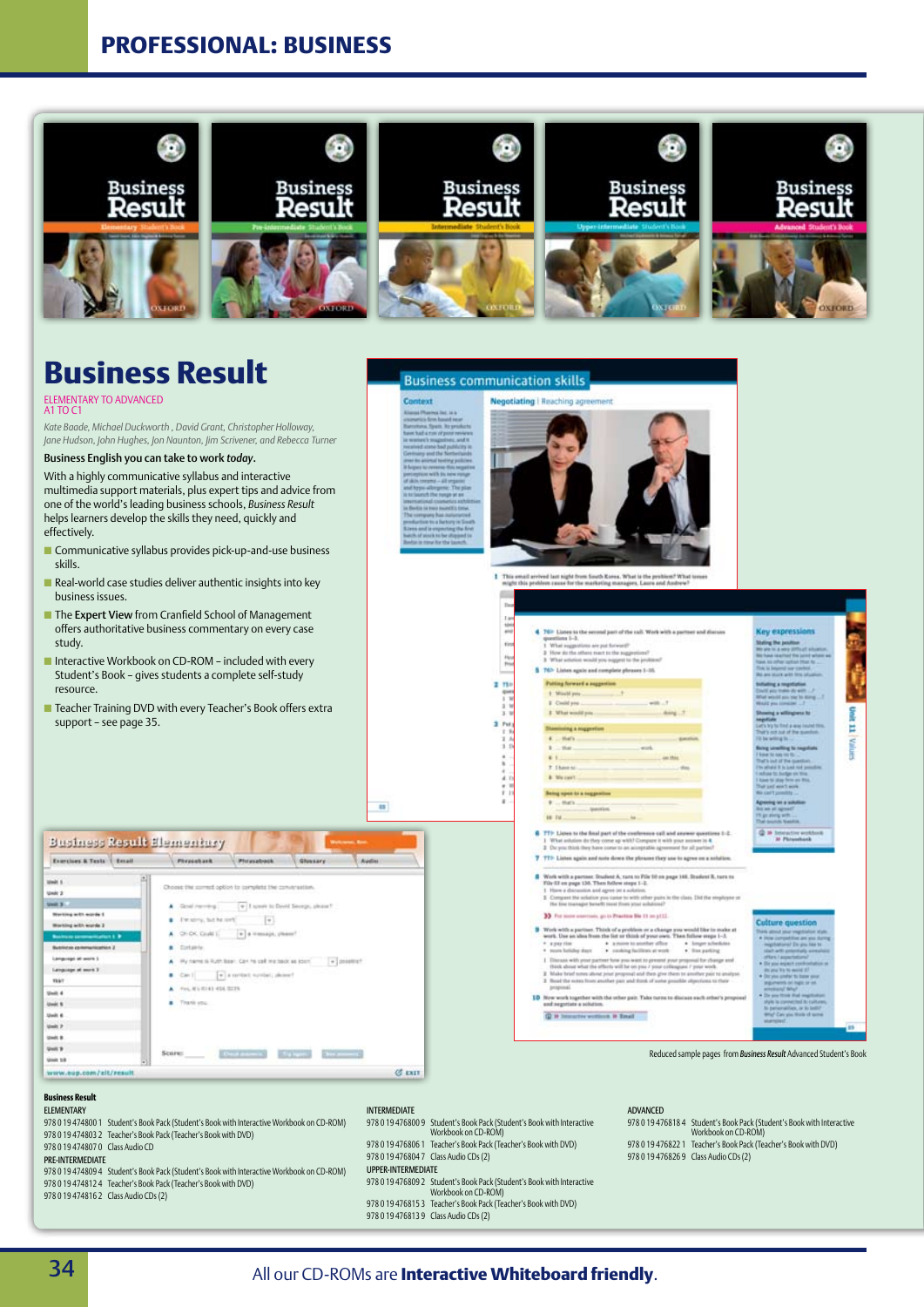## **Professional: business**



## **Business Result Teacher Training DVD**

Every *Business Result* Teacher's Book comes with a DVD. It's part of the teacher support package which is designed to help teachers get more from the coursebook in class.

Each *Business Result* DVD:

- **n** Uses extracts from real lessons to show how *Business Result* works in the classroom.
- $\blacksquare$  Demonstrates best-practice business English teaching.
- $\blacksquare$  Offers ideas and advice.
- **n** Includes commentary from *Business Result* authors, teachers, and students.
- $\blacksquare$  Covers three pedagogical business English themes per level.





3 Student's Book audio MP3 files

- **3** Teacher Training DVD<br>Interactive Workhook
	- Interactive Workbook on CD-ROM
- Teachers' website
- Students' website



## **Business one:one**

## pre-Intermediate to advanced Mid A2 to c1

*Rachel Appleby, John Bradley, Brian Brennan, Jane Hudson, Nina Leeke, and Jim Scrivener*

The first business course written specifically for one-to-one teaching.

With the innovative 'How to…' menu, students can identify their needs quickly and easily, and teachers can build a personalized syllabus that covers exactly what their student wants.

- Learner-centred syllabus helps students and teachers work together to build a customized course.
- $\blacksquare$  Short lessons with communicative tasks mean students use new language immediately – ideal for business situations.
- $\blacksquare$  Flexible, non-linear structure gives students freedom within each lesson so they can choose what they want to learn.
- $\blacksquare$  Fully-integrated MultiROM includes extra listening material, email practice, interactive grammar exercises, and language tests for additional study between classes.
- $\blacksquare$  Lesson Record means students can record useful new language for their own reference.

digital

Interactive lesson planner

Self-study MultiROM

Teachers' website Students' website

## **Business one:**

Pre-Intermediate 978 0 19 457642 0 Student's Book and MultiROM Pack 978 0 19 457643 7 Teacher's Book 978 0 19 457645 1 Class Audio CDs (2) Intermediate+ 978 0 19 457637 6 Student's Book and MultiROM Pack 978 0 19 457638 3 Teacher's Book 978 0 19 457646 8 Class Audio CDs (2) Advanced 978 0 19 457681 9 Student's Book and MultiROM Pack 978 0 19 457684 0 Teacher's Book 978 0 19 457685 7 Class Audio CDs (2) Audio cassettes for this title are still available. Please contact your local OUP office, or see the online catalogue.

*See also* English Result Exams Result

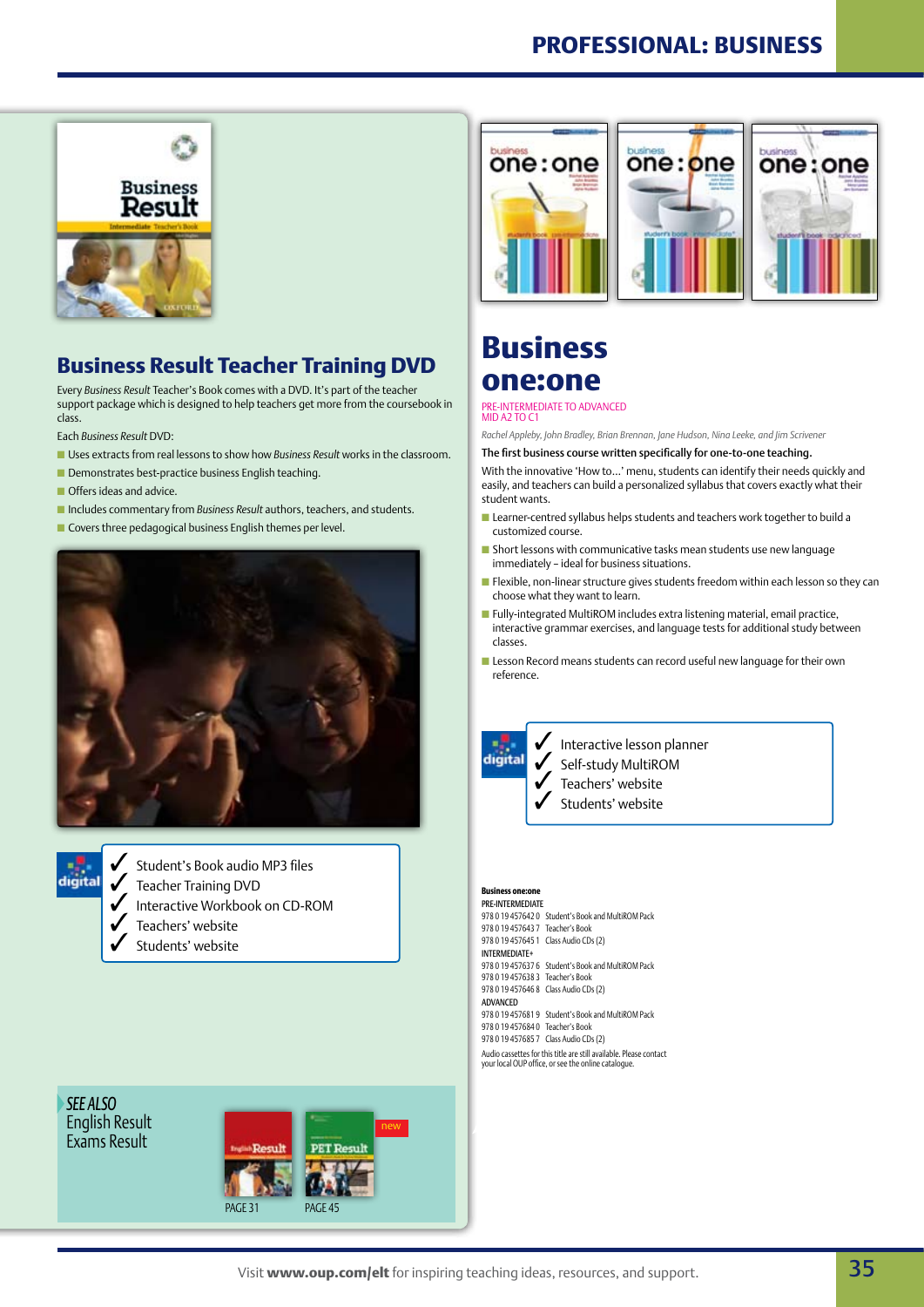## **Professional: business**



AMERICAN ENGLISH

## **Business Venture**

## **Third Edition**

#### beginner to Pre-intermediate  $A1$  TO  $A2$

*Roger Barnard, Jeff Cady, Angela Buckingham, Michael Duckworth, and Grant Trew*

*Business Venture*, a popular American and international English course for in-work students, has been updated and redesigned for its third edition. Each level now also includes 20 pages of TOEIC® practice.

- $\blacksquare$  Transparent new design easy to use.
- $\blacksquare$  Flexible modular structure.
- $\blacksquare$  Language that helps students communicate confidently at work.
- Student Book Audio CD with all the listenings, and a link to an online TOEIC® practice test at oxfordenglishtesting.com
- Twenty pages of TOEIC<sup>®</sup> practice in each level.



### **Business Venture Third Edition**

Level 1 978 0 19 457817 2 Student Book Pack (Student Book and MultiROM with audio) 978 0 19 457802 8 Workbook 978 0 19 457801 1 Teacher's Guide LEVEL 2 978 0 19 457818 9 Student Book Pack (Student Book and MultiROM with audio) 978 0 19 457810 3 Workbook 978 0 19 457809 7 Teacher's Guide

**SEE ALSO** Oxford Business English Dictionary PAGE 68 Really Learn 100 Phrasal Verbs for Business page 1967 museum verbs for the PAGE 75



## **ProFile** Pre-intermediate to upper-intermediate

## MID A2 TO B2

*Jon Naunton, Mark Tulip, and John Hughes*

### *ProFile* helps students communicate with people across departments and across industry sectors.

*ProFile* has more grammar, more recycling, more writing, and more careful grading of language than most business English courses, plus:

- $\blacksquare$  Clear introduction to business topics for teachers and students.
- $\blacksquare$  Teaches students specialist business vocabulary.
- $\blacksquare$  Complete commercial writing syllabus.
- $\blacksquare$  Case studies help students recycle new language and develop their understanding of business areas.
- Video interviews introduce students to people across different jobs and industries.

## **The ProFile Video CD-ROM**

Each Student's Book comes with a CD-ROM featuring video interviews with **real** people, (not actors), talking about their jobs in the language they use every day. The CD-ROM is supported by dedicated self-study pages in the Student's Book.

All the video interviews from each level are also available in DVD or VHS format.

an<mark>.</mark><br>digital

3 Video CD-ROM with every Student's Book 3 E-lessons at www.oup.com/elt/teacher/profile

Teachers' website Students' website

**ProFile 1** 978 0 19 457575 1 Student's Pack 978 0 19 457587 4 Teacher's Book 978 0 19 457584 3 Workbook 978 0 19 457590 4 Class Audio CD 978 0 19 459505 6 DVD

**ProFile 2** 978 0 19 457576 8 Student's Pack 978 0 19 457588 1 Teacher's Book 978 0 19 457585 0 Workbook 978 0 19 457591 1 Class Audio CD 978 0 19 459509 4 DVD

**ProFile 3** 978 0 19 457577 5 Student's Pack 978 0 19 457589 8 Teacher's Book 978 0 19 457586 7 Workbook 978 0 19 457592 8 Class Audio CD 978 0 19 459513 1 DVD

Audio cassettes for this title are still available. Please contact your local OUP office, or see the online catalogue.

*Also available* **ProFile Videos 1–3** For further information see the online catalogue www.oup.com/elt

## **Business Grammar & Practice**

### Intermediate to upper-intermediate *Michael Duckworth*

A grammar reference for professional adults, for selfstudy, or extra classroom practice.

- $\blacksquare$  Detailed explanations of the key grammar areas, illustrated by contextualized examples.
- $\blacksquare$  Practice activities focusing on accuracy and based on language contexts relevant to the professional learner.
- **n** End-of-section progress tests.

978 0 19 457079 4 Business Grammar & Practice



## **Essential Business Grammar & Practice** elementary to pre-Intermediate

*Michael Duckworth*

*Essential Business Grammar & Practice* provides clear explanations and examples of key grammar relevant to lower-level learners, with practice activities based on authentic contexts and opportunities for personalization in each unit.

978 0 19 457625 3 Essential Business Grammar & Practice

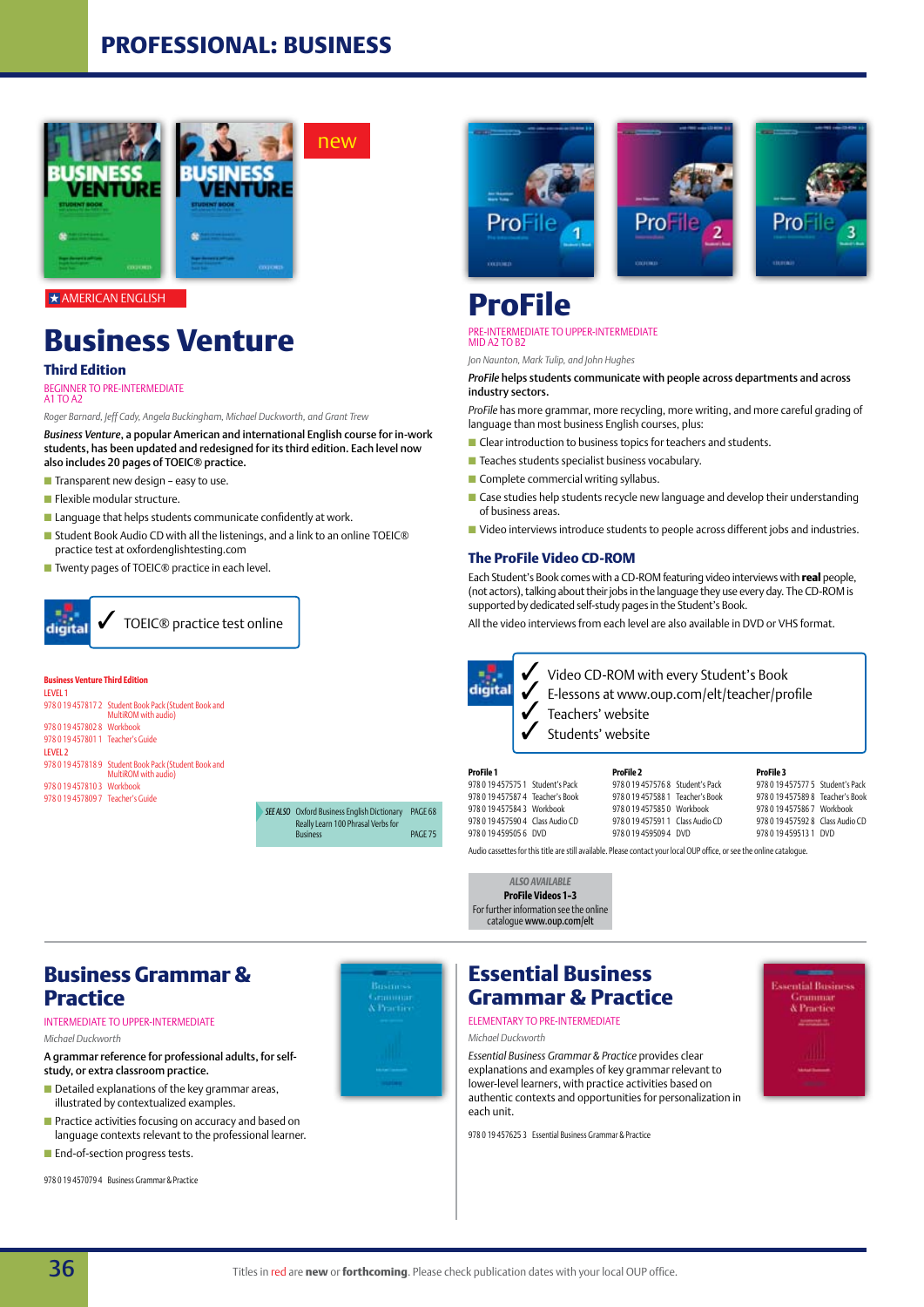**NURSING 2** 

## **Oxford English for Careers**

Pre-Intermediate, intermediate, and upper-intermediate

MID A<sub>2</sub> TO B<sub>2</sub>

*Eric H. Glendinning, James Greenan, Tony Grice, Keith Harding, Martyn Hobbs, Alison Pohl, Julia Starr Keddle, and Robin Walker*





A new, up-to-date course where students learn the English they need for a career in commerce, tourism, nursing, medicine, or technology.

*Oxford English for Careers* is a series which prepares pre-work students for starting their career. Everything in each Student's Book is vocation-specific, which means students get the language, information, and skills they need to help them get a job in their chosen career.

The series covers *Commerce*, *Tourism*, *Nursing*, and *Technology* at Pre-Intermediate and Intermediate levels. New levels include *Tourism* 3 Upper-Intermediate for tourism management and *Technology* 2, plus the completely new *Medicine* course (see panel for more information).

### For the student

- $\blacksquare$  Career-specific grammar, vocabulary, and skills practice.
- $\blacksquare$  Language practice in real work situations.
- $\blacksquare$  'It's my job' real people talking about their work.
- Online interactive exercises for revising and recycling language at www.oup.com/elt/oefc

### For the teacher

- Teacher's Resource Book with background information on the industry to help you teach with confidence.
- Additional activities and tests for extra practice and support.



Teachers' resources website Students' online practice website

*See also* English for Specific Purposes **PAGE 88** 



## **Oxford English for Careers**

Commerce 1 978 0 19 456975 0 Student's Book 978 0 19 456976 7 Teacher's Resource Book 978 0 19 456982 8 Class Audio CD COMMERCE 2 978 0 19 456983 5 Student's Book 978 0 19 456985 9 Teacher's Resource Book 978 0 19 456986 6 Class Audio CD

978 0 19 456988 0 Student's Book 978 0 19 456990 3 Teacher's Resource Book 978 0 19 456991 0 Class Audio CD

Technology 1 978 0 19 456950 7 Student's Book 978 0 19 456951 4 Teacher's Resource Book 978 0 19 456952 1 Class Audio CD TECHNOLOGY 2 978 0 19 456953 8 Student's Book 978 0 19 456954 5 Teacher's Resource Book 978 0 19 456955 2 Class Audio CD





## **Medicine 2** new

advanced

#### *Sam McCarter*

c1

#### All the language you need for ward or clinic.

**THOTO** 

Written for medical students, doctors, and advanced nurses who want to work in English-speaking countries, *Medicine 2* is designed to help them communicate accurately in English with patients and colleagues.

- **n** Specialist medical terminology for effective communication with colleagues.
- $\blacksquare$  An extra emphasis on patient care so doctors can learn and practise what to say in different situations.
- Authentic examples from the *Oxford Handbooks* series, with particular reference to the *Oxford Handbook of Clinical Medicine* – the world's best-selling medical handbook.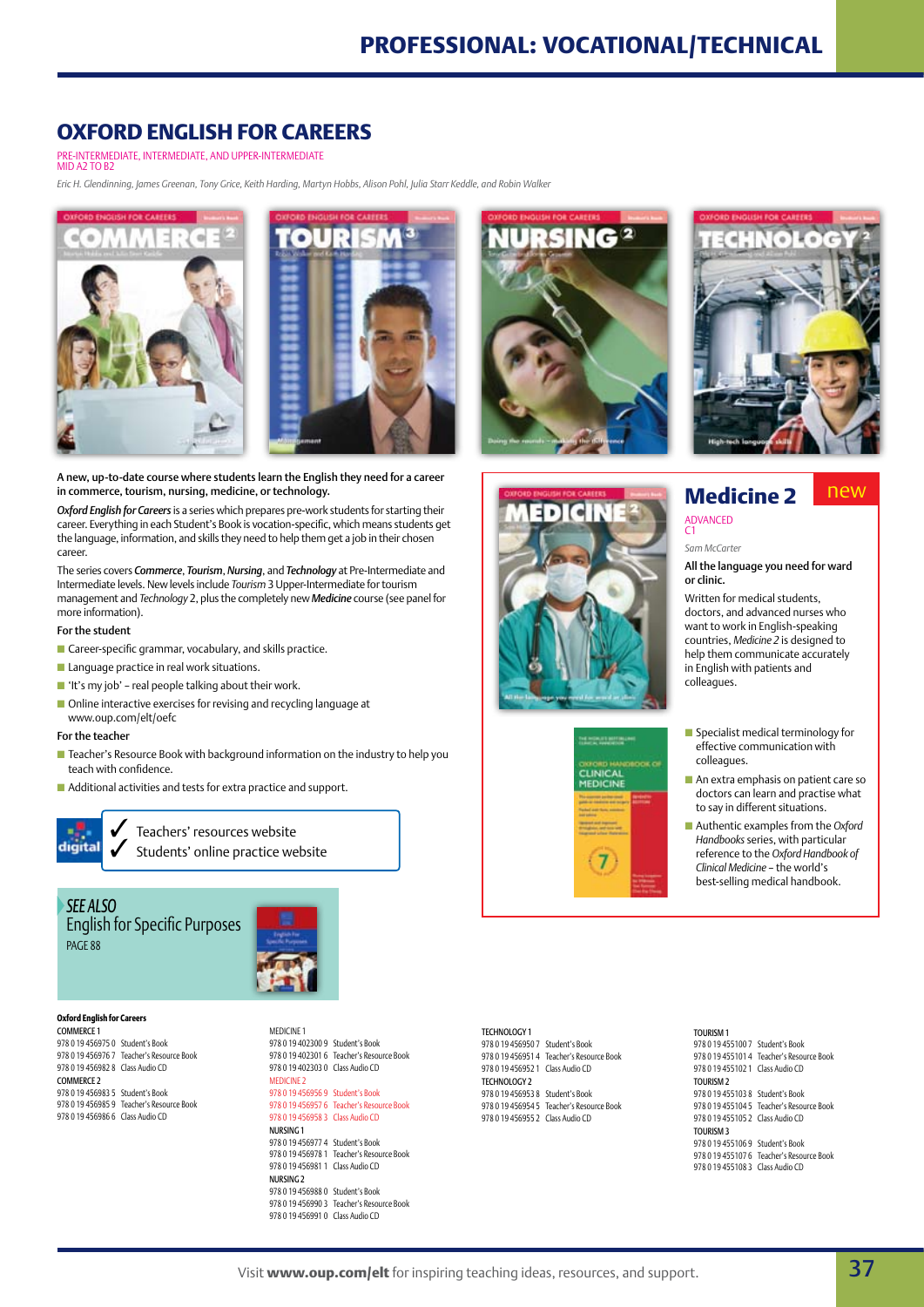## **Professional: vocational/technical**







## **Tech Talk Practical communication for the international workplace**

ELEMENTARY, PRE-INTERMEDIATE, and intermediate

*Vicki Hollett and John Sydes* 

A course for adult learners in the technical, industrial, and scientific sectors, who need English for everyday workplace communication.

- **n** Simple, needs-related grammar presented on a need-to-know basis, to help learners start communicating immediately.
- $\blacksquare$  Vocabulary relevant to practical work situations.
- **n** Short, interactive speaking tasks enable learners to use new language in hands-on contexts such as explaining purpose and giving instructions.

INTERMEDIATE

978 0 19 457541 6 Student's Book 978 0 19 457543 0 Teacher's Book 978 0 19 457542 3 Workbook 978 0 19 457545 4 Class Audio CD

- $\blacksquare$  Real help in telephoning, socializing, and reading technical information.
- **n** Survival skills such as getting directions, changing money, and ordering food, plus games and other fun activities.



**Tech Talk** Elementary

978 0 19 457453 2 Student's Book 978 0 19 457454 9 Teacher's Book 978 0 19 457455 6 Workbook 978 0 19 457456 3 Class Audio CD

Pre-Intermediate 978 0 19 457458 7 Student's Book 978 0 19 457459 4 Teacher's Book 978 0 19 457460 0 Workbook 978 0 19 457461 7 Class Audio CD

Audio cassettes for Elementary and Pre-Intermediate are still available. Please contact your local OUP office, or see the online catalogue.

A2





*David Grant and Robert McLarty*

An international version of the very popular *Business Basics* (new edition) for learners working in an international environment or who need to use North American English.



## **Business Objectives**

## **International Edition** Lower-Intermediate

Low to mid B1 *Vicki Hollett*

An international edition of the best-selling *Business Objectives*, which has new, up-to-date content as well as a fresh, contemporary design. Ideal for learners who work in an international environment or who need to use North American English.

## *Business Basics* and *Business Objectives* both:

- $\blacksquare$  Retain the organization and key features of the original editions, including the systematic coverage of basic language structures and skills, combining these with new contexts, exercises, listening material, and communication activities using North American English.
- $\blacksquare$  Include new contexts focusing on a wide range of international organizations and individuals, providing up-to-date content and a less Anglo-centric approach.
- $\blacksquare$  Feature new audio recordings with predominantly North American voices, but include a wide range of non-native accents.
- $\blacksquare$  Include a MultiROM with the Student's Book with extra language practice and extra listening.

|                                 | <b>Business Basics International Edition</b> | <b>Business Objectives International Edition</b> |                                    |  |
|---------------------------------|----------------------------------------------|--------------------------------------------------|------------------------------------|--|
|                                 | 978 019 457780 9 Student Book Pack           |                                                  | 978 019 457830 1 Student Book Pack |  |
| 978 019 457777 9 Workbook       |                                              | 978 019 457827 1 Workbook                        |                                    |  |
| 978 019 457776 2 Teacher's Book |                                              | 978 019 457826 4 Teacher's Book                  |                                    |  |
| 978 019 457779 3 Audio CD       |                                              | 978 019 457829 5 Audio CD                        |                                    |  |
|                                 |                                              |                                                  |                                    |  |

Audio cassettes for both titles are still available. Please contact your local OUP office, or see the online catalogue. 019 457829 5 Audio CD



**Highly Recommended P-**

new level

## **Highly Recommended**

## **English for the Hotel and Catering Industry**

pre-intermediate to INTERMEDIATE *Trish Stott, Rod Revell and Alison Pohl* 

*Highly Recommended* gives trainees in the hotel and catering industry simple, practical language for dealing with customers and colleagues in a variety

of situations, from taking reservations to giving explanations and instructions.

- $\blacksquare$  A strong focus on communication skills.
- $\blacksquare$  Topics and activities for real-life situations.
- $\blacksquare$  More listening practice from topic-based dialogues.

*Highly Recommended 1 will have new covers from February 2010. The content of the books and the ISBNs remain the same.*

### **Highly Recommended 1**

978 0 19 457463 1 Student's Book 978 0 19 457464 8 Teacher's Book 978 0 19 457465 5 Workbook 978 0 19 457467 9 Class Cassette 978 0 19 457466 2 Class Audio CD

#### **Highly Recommended 2** 978 0 19 457750 2 Student's Book

978 0 19 457752 6 Teacher's Book 978 0 19 457751 9 Workbook 978 0 19 457753 3 Class Audio CDs (2)